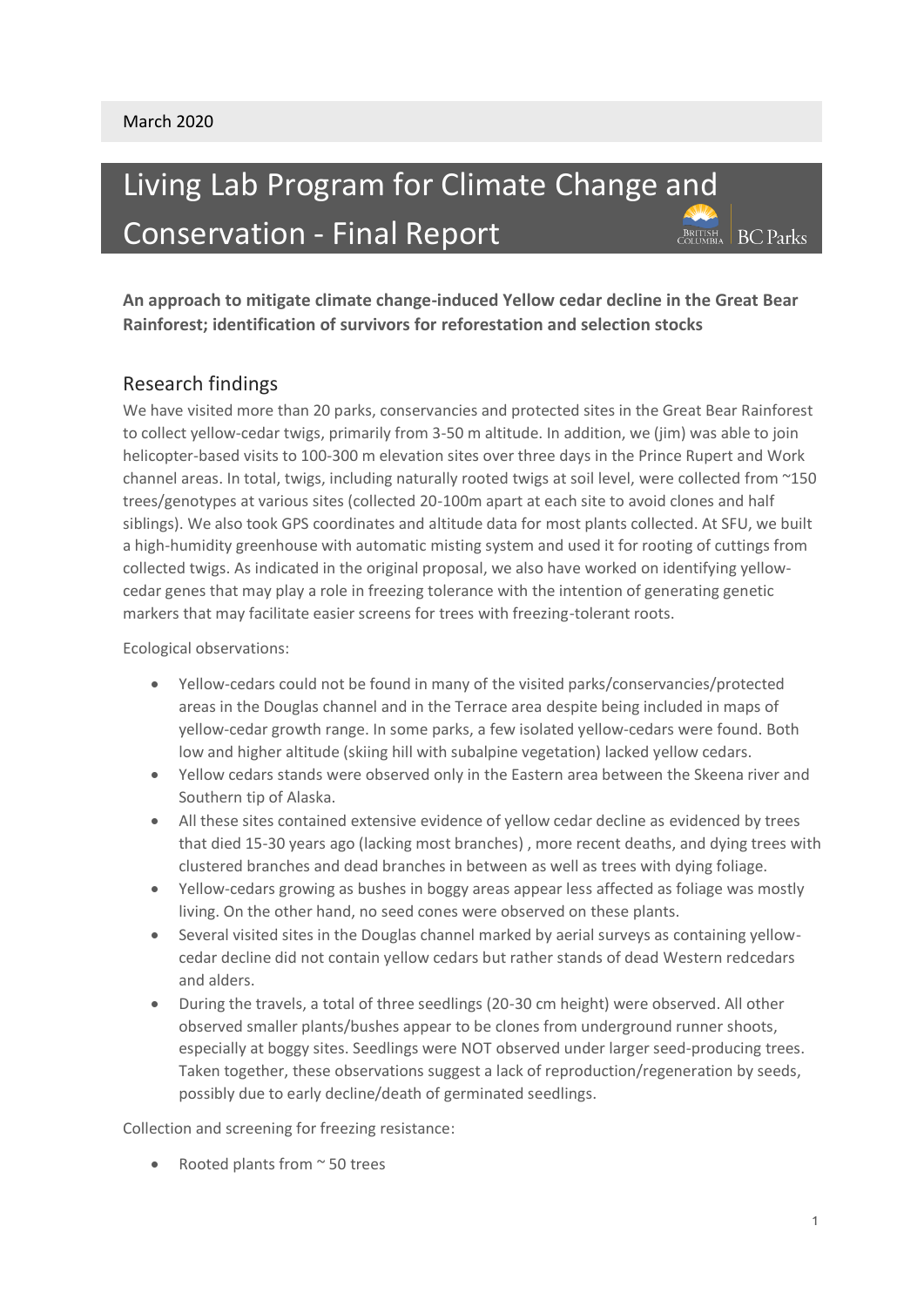- 34 rooted genotypes cold hardening in 4C cold room for freezing tolerance tests at University of Victoria in April
- Cuttings with calli (first step towards rooting) from another ~40 trees, with a subset that have roots.
- In-vitro axenic shoot cultures of all trees with living foliage. This is a back-up to avoid losing genotypes due to rot in the traditional soil-based rooting.
- Freezing tolerance data from roots and shoots from three families of trees
- A set of  $\sim$  300 genes that are expressed at higher levels in freezing tolerant shoots relative to freezing sensitive roots in seedlings 24 hours after removal from cold storage.
- Putative functions of identified genes based on sequence similarity to genes with known roles in freezing tolerance in other plants species. This includes genes for the complete signal transduction pathway from perception to transcription factor-based cascade and final effector genes whose gene products protect cells from freezing induced damage of plasma membranes, synthesis of osmolytes to prevent ice crystal formation and retain water in cells, chaperones to renaturate proteins, enzymes and metabolites inactivating reactive oxygen species, and more.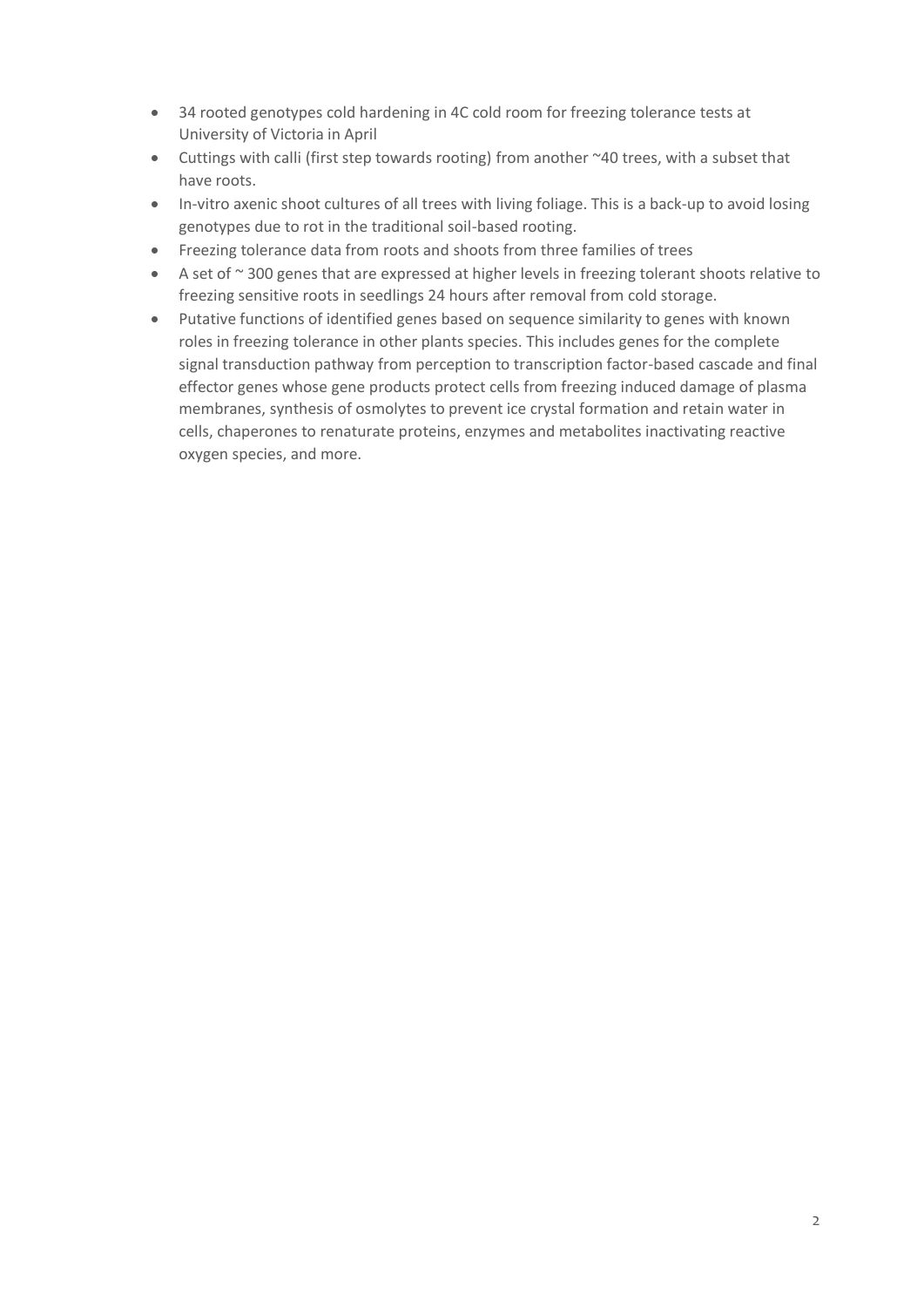#### Methods summary

- Plant culture and root freezing tolerance assays
- Twigs are brought back to SFU in black garbage bags and kept in cold room until use.
- Multiple (30-50) cuttings per tree dipped in rooting hormone with fungicide and placed in sunshine mix 4 in Styrofoam seedling blocks. Blocks are placed in a 2x10m greenhouse within SFU large greenhouse with periodical automated misting and heating from below as per established procedures. Air temperature is regulated to 15-18°C. Ligh intensity is approximately 500 micro-Einstein ( $\mathbb{E}$ ) at cutting level with 16-hour day. Rooted plants are transferred to larger pots, fertilized and placed at high intensity ( $\sim$ 1000  $\mathbb{E}$ ) for root and shoot growth. Plants with roots at pot lining are moved to 4C cold room for cold hardening. to 15-20C by heating and ventilation. Light is ~500 o E at cutting level with 16-hour day. Fine roots and foliage are collected and separated into 300 mg portions and subjected for 24h to 4°C (control), -8°C, and -12°C, in calibrated freezer with 3-5 biological replicates. Cellular damage from freezing of roots and foliage is assessed by electrolyte leakage assays using the equipment and expertise of Barbara Hawkins. This assay assumes that the degree of tissue damage caused by freezing is reflected in the degree of leakage of cell contents, relative to an unfrozen control. Leakage of cell contents is assessed by measuring the electrical conductivity of a solution containing the frozen tissues. Relative electrolyte leakage curves are obtained across the range of tested temperatures and the inflection point on the curve is used to determine cold tolerance as described by Hawkins et al. 1994 and 2001.
- In-vitro shoot cultures as a back-up alternative to rooting in soil to avoid losing genotypes to rot
- In-vitro axenic cultures are established as per protocol for adult hard-to-root *Cupressus sempervirens*. Shoot tips are washed in 0.1% Tween 20 solution on shaker, surface sterilized in 40% bleach for 5 minutes, washed in sterile water five times, blotted dry on sterile filter paper, and cut at the base to remove bleach damaged tissue. Shoots are placed in test tubes containing Woody Plant Medium (WPM) supplemented with 0.8% agar, 0.1 mg/L benzyl adenine and 0.01 mg/L naphthyl acetic acid to stimulate cell division and shoot growth. Media also contains 100mg/L timentin and 0.5% plant protection medium to suppress microbial growth. Shoots are sub-cultured monthly until a length of 5-8 cm is reached, and thereafter placed hormone-free WPM supplemented with 0.01% activated charcoal to induce roots. Rooted plants are transferred to soil and gradually hardened to lower humidity before transfer to the greenhouse.
- Identification of genes with potential role in in yellow-cedar freezing tolerance
- Cold-hardened frozen (-2C) yellow cedar and Western hemlock seedlings (Western Forest Products) are placed in growth chamber with 16 hour light, 15C for 24 hours before collection of tissues for freezing tolerance assays and RNA extraction. RNA is purified as per standard CTAB procedure, quantified and used for RNAseq library construction (Lexogen, full-length mRNA V2 kit) and sequenced by Genome Quebec at the NovaSeq 4000 machine by paired end 100 base option. Sequence reads are trimmed for adapters and low-quality score, assembled on the Trinity platform, and used for relative gene expression quantification using the edgeR software package. Genes with higher expression in the freezing resistant foliage and with annotations related to freezing and abiotic stress tolerance are identified by gene ontology (GO) term analysis. Candidate genes are manually curated by comparison to related and functionally characterized genes with roles in cold and related drought tolerance pathways.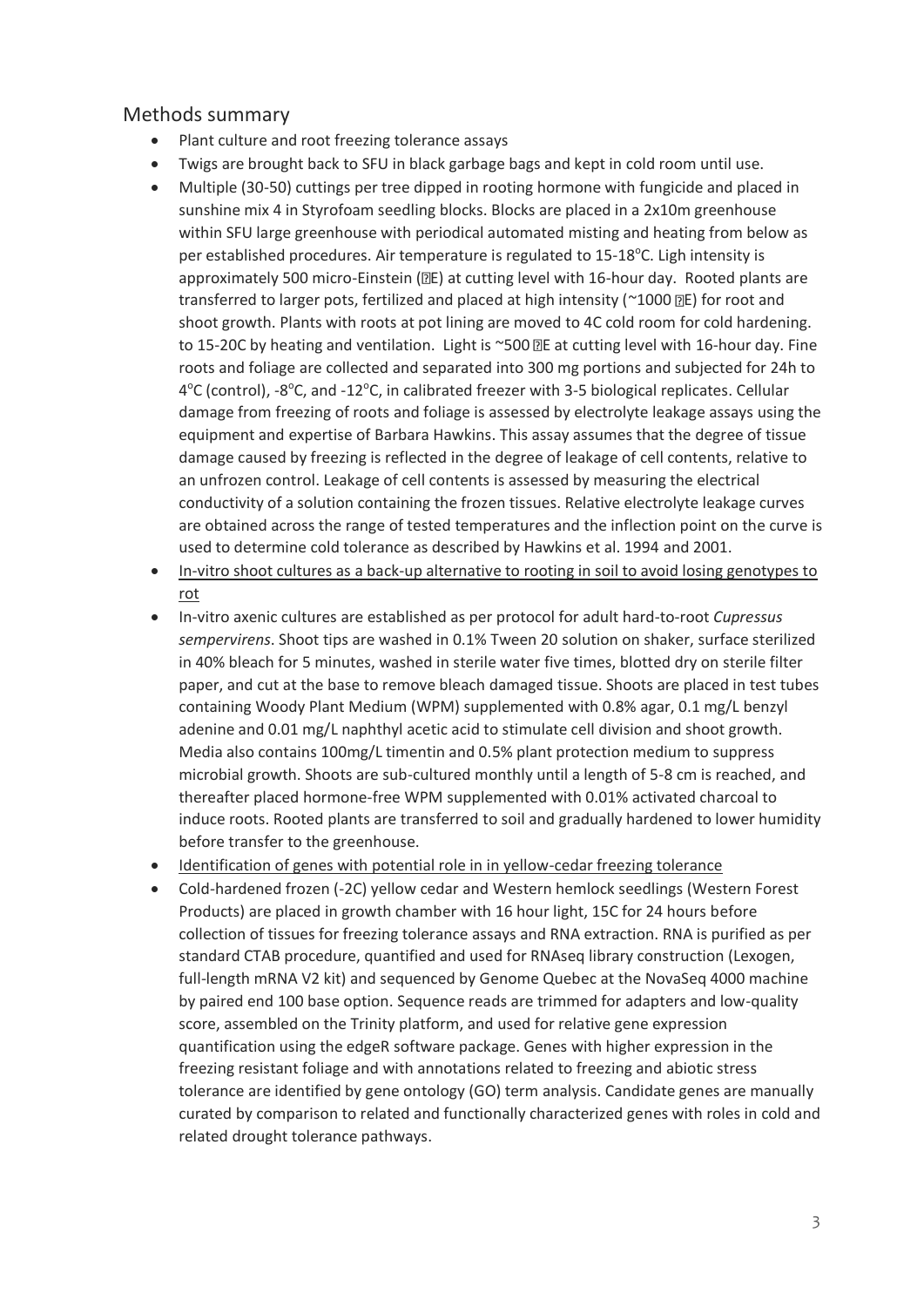# Key outcomes for BC Parks

Although the above description of ecological findings should be viewed as preliminary based on a total time of 10 days spent in the GBR, primary at low altitude and limited to the Douglas channel, Terrace, Prince Rupert and Work channel areas, the study nevertheless suggest several working hypotheses around the distribution and survival of yellow-cedar, a tree species that in Canada is primarily found in the GBR:

- Existing maps of yellow-cedar distribution overestimates the distribution and frequency of yellow-cedar trees
- Visited low altitude protected areas in the Douglas channel that overlap with aerial surveys identifying yellow cedar decline (our target areas) contained few or no yellow cedar trees, indicating that these areas do not provide protection to this species. Higher altitude areas were not assessed.
- All areas in which yellow cedar trees were found in larger numbers also showed extensive decline with old as well as recent damage.
- Natural regeneration by seeds/seedlings appear near absent, indicating that the death of larger yellow-cedar trees, although highly visible, is not the only problem affecting the survival of this species in GBR.

### Relevance to BC Parks management

Most if not all the people that we spoke to during these trips, both First Nations and others, did not know about yellow-cedar decline, despite living in affected areas. Thus, there is an opportunity/need to inform the public about this issue in GBR BC Parks.

Diane Lake Provincial Park and the Gamble Creek Reserve contain small stands of Yellow cedar trees and boggy areas with bush-type yellow-cedar trees and extensive yellow cedar decline – information that may not be part of the description for protection.

The living, dying and dead yellow-cedars in the Diane lake provincial park are easily accessed from the road leading from the entrance to the lake beach and could potentially be used for educational purposes to inform the public about the ongoing yellow-cedar decline.

It may be worth training BC Parks rangers to (a) identify yellow-cedar trees and (b) identify areas of yellow cedar decline and types of damage. This will allow them to make observations during their travels. It is not easy to distinguish the rare yellow cedar trees from the much more common Western redcedar trees (which may also contribute to the lack of knowledge of yellow-cedar decline). They are best separated by comparing the scales of foliage and the shape of loose bark. (While cones are easily distinguished, they are rare on yellow cedar trees, and therefore of limited use).

**From a larger perspective, our findings suggest that Yellow-cedar decline may be a larger and more acute problem in the GBR than currently known.** This proposition may not affect day to day management but have bearings on the overall purpose of the ecological and cultural protection of the GBR. We base this proposition on the following observations:

- Current maps of yellow-cedar distribution in the GBR severely overestimate the presence of this species.
- All assessed areas showed extensive Yellow-cedar decline, both low and higher altitude sites.
- Natural regeneration by seeds appear near absent.